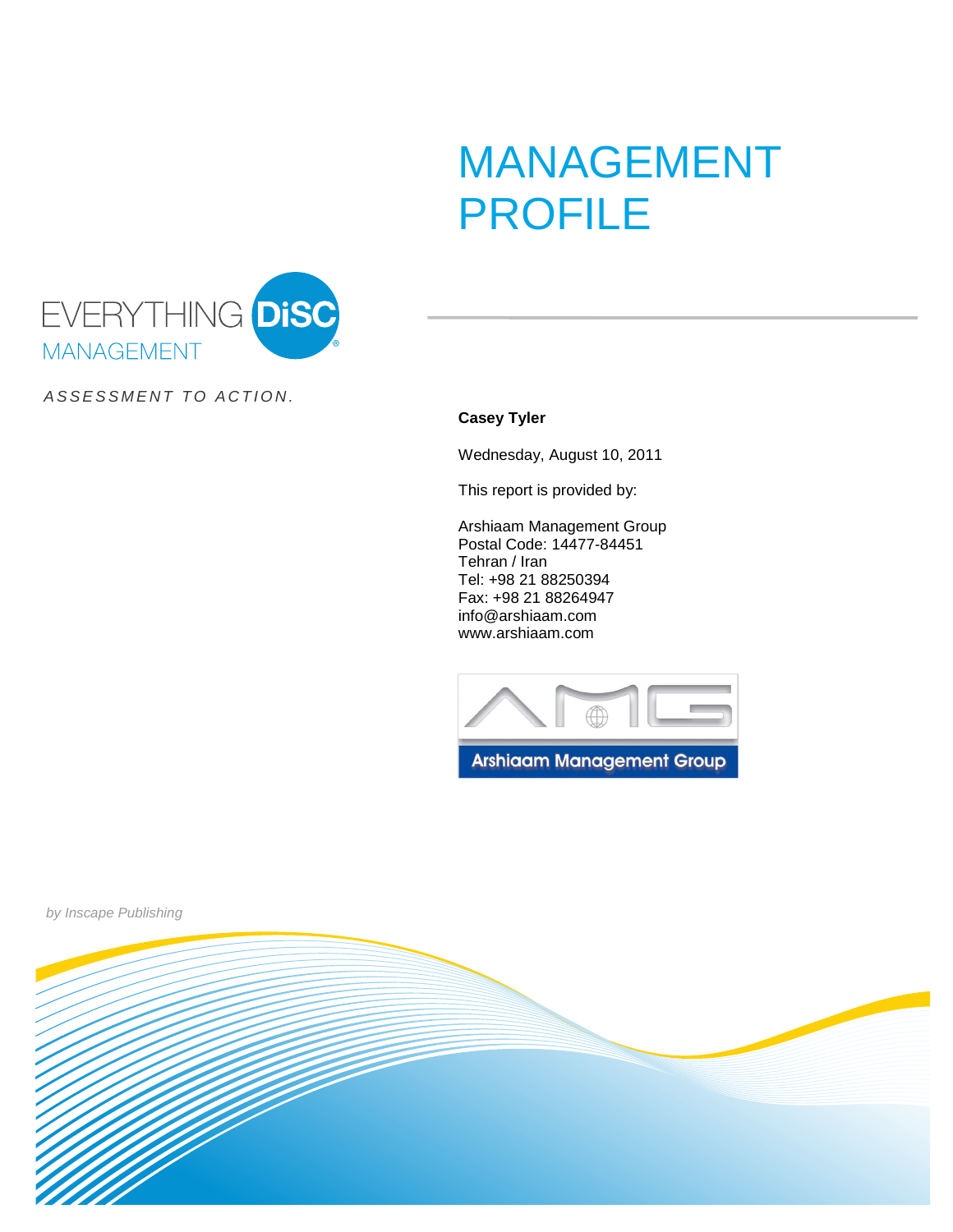

# **Your Management Priorities Your DiSC® Management Style**

Everything DiSC<sup>®</sup> Management Profile

Your Di style says a great deal about how you approach your position as a manager and what aspects of the job you see as most important. Overall, you probably put a priority on action, drive, and encouragement. This means that you're fastpaced, upbeat, and not afraid to be bold. Others might describe you as outspoken and daring. Most likely, you set impressive goals and encourage others to join you in working to achieve them. Below is a more in-depth discussion of the priorities associated with your style.

#### **Taking Action**

Like other managers with your Di style, Casey, you like to take command of situations and hit the ground running. As a result, you probably don't spend a great deal of time analyzing options and reviewing details. In fact, you're more likely to keep moving forward while pushing your team members to keep up with your rapid pace. At times, you may overlook important specifics in your enthusiasm for immediate results, and you may become impatient with people who stand in the way of quick forward progress.



#### **Displaying Drive**

You tend to set ambitious goals, and you may encourage your team to share this focus on achievement. Because you have strong internal drive, maintaining control and authority is probably important to you. Like other people with your Di style, you value innovative solutions and are willing to take some risks along the way. New ideas and adventurous options energize you, and you may favor strategies that yield the biggest payoff for your effort. While your push for concrete accomplishments may sometimes intimidate slower-paced team members, you're probably also quick to share your victories with others.

#### **Providing Encouragement**

Managers with your Di style want members of the team to feel good about their contributions, so you often emphasize what they're doing right when discussing their work. At the same time, your focus on results means that you point out issues and problems as they relate to the bottom line. Still, you probably avoid appearing overly critical to ensure that people feel energized and optimistic about their work. Your dynamic and positive approach lets them know that you have confidence that they can contribute to the team effort.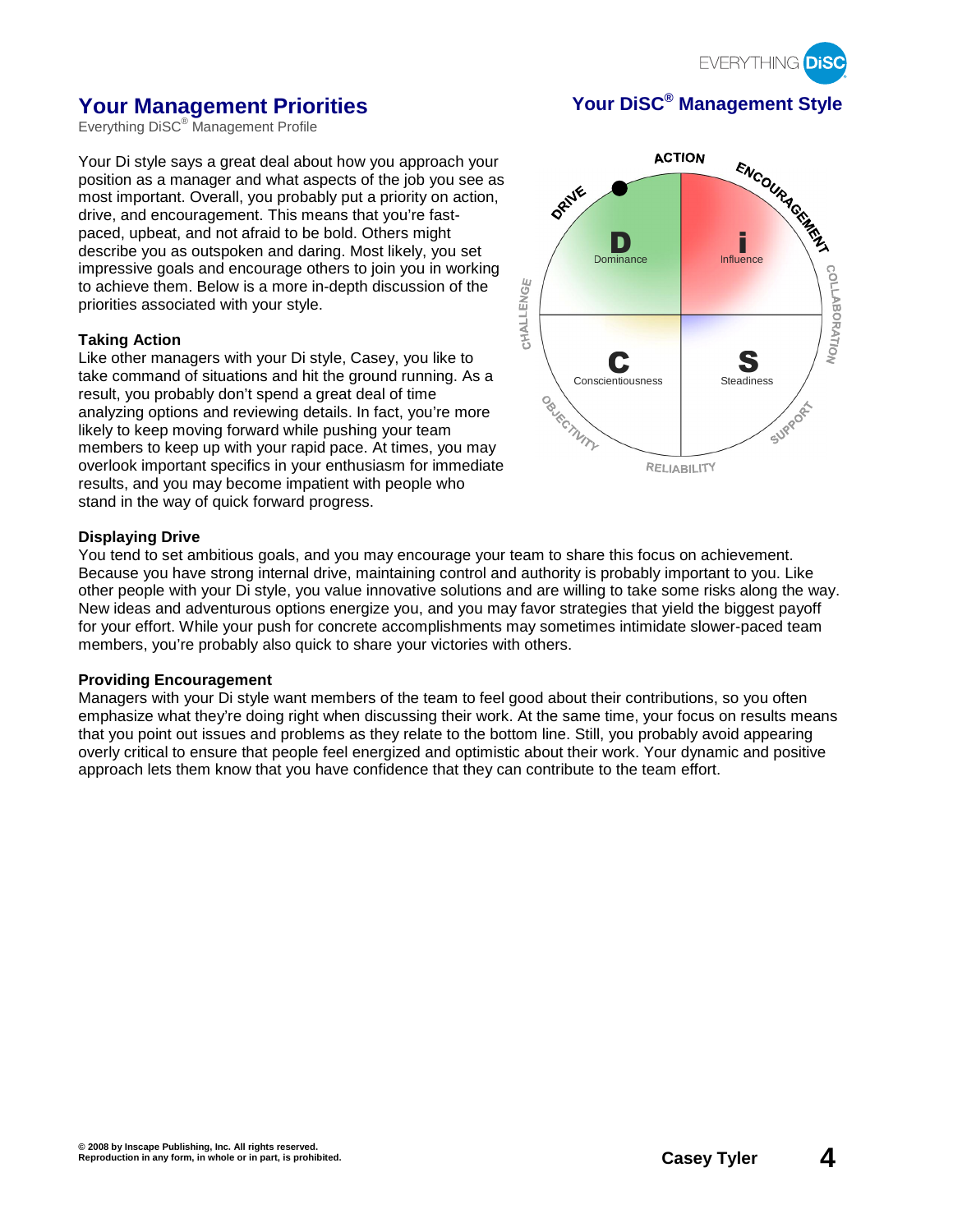

# **Directing & Delegating to the S Style <b>Direction Directing & Delegating**

Everything DiSC® Management Profile

# **How does the S style like to work?**

People with the S style appreciate a methodical pace, and they like to focus on their tasks without being interrupted by sudden changes or radical developments. For this reason, they may view the high-speed environment that you prefer as intimidating or stressful. They seek a calm and orderly culture where collaboration and group effort are valued. They are cautious when approaching projects, and they may need more hands-on support than you naturally provide. These individuals accept direction easily, and they will seldom push for more authority, because they are much more comfortable working behind the scenes.



#### **Potential problems when working together**

People with the S style are often accommodating and flexible. However, abrupt changes in plans or direction can rattle them. At the same time, they may be so intent on avoiding confrontations that they keep their concerns to themselves. As a result, you may not know about their discomfort until it's too late. Their hesitation to speak up or assert themselves could also lead you to underestimate their abilities. Your tendency to present bold plans enthusiastically might overshadow their ideas. Furthermore, they may believe that while your goals and expectations are high, your instructions are not clear or specific enough.

#### **How to be effective with the S style**

People with the S style want to be given clear guidance and time to perform their tasks, and they don't want to be rushed for quick answers. Therefore, provide them with the structure they require and slow down your pace to meet their needs. Because you usually assume that people can handle assignments without bothering you for details or reassurance, you may need to stretch to give them the support they need. For those who lack experience, be straightforward about your expectations for their performance and provide step-by-step guidance when possible. For those with more experience, let them know that they have the skills and talent to perform well, but make it clear that you are available to advise them if they face tough decisions.

- Give clear, step-by-step directions
- Check in with them frequently
- **Make sure they are comfortable with their role** before pushing them to move ahead
- Avoid overriding their decisions whenever possible
- Ask questions to confirm their understanding of the plan

#### **If they have less experience: If they have more experience:**

- Give them more responsibility but avoid overburdening them
- **Ask enough questions to elicit their concerns** before sending them off with a task
- Encourage them to take the initiative at times
- Ask them directly about what kind of support they need and expect
- Make yourself available as an advisor throughout the process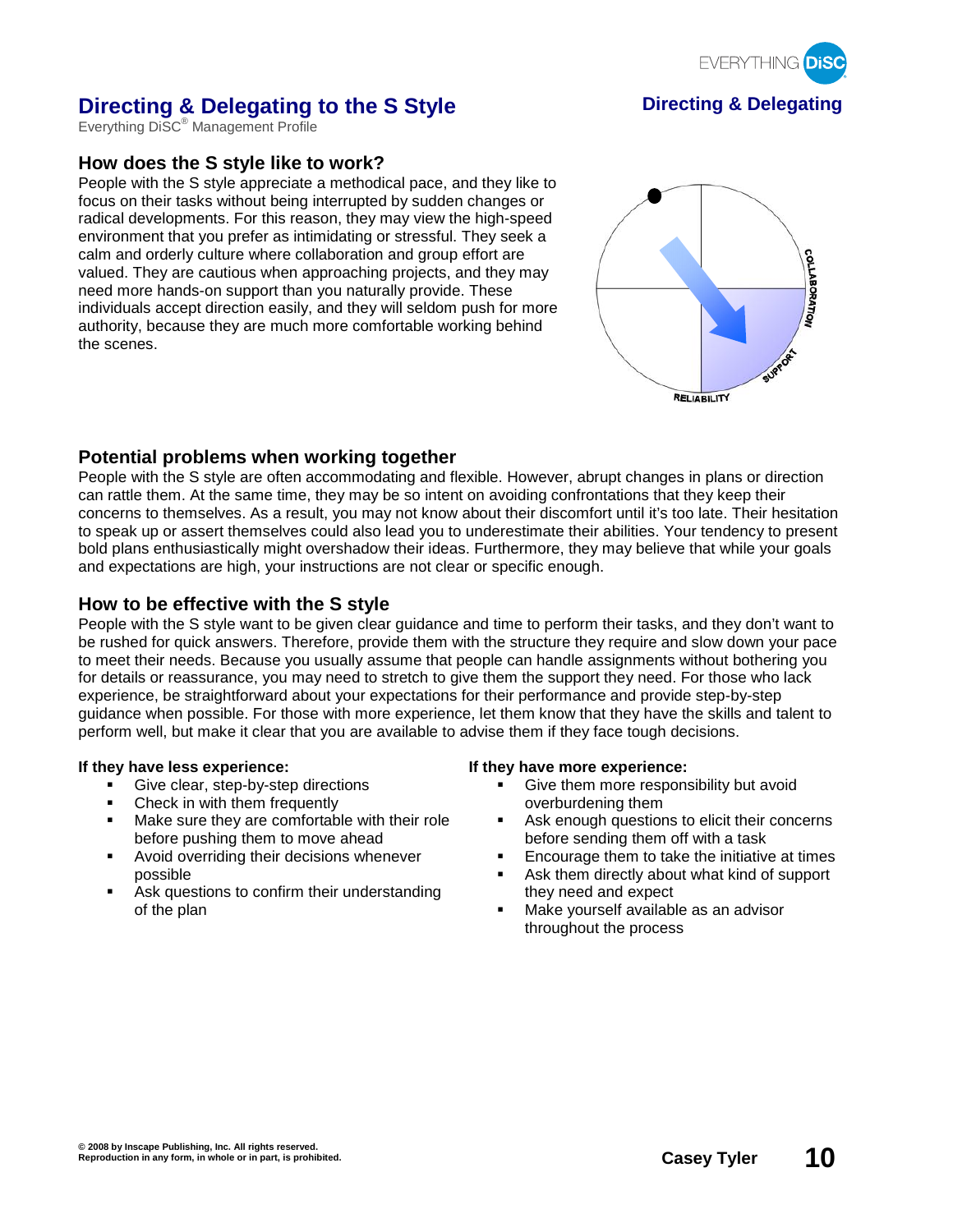

# **Motivation and the D Style Motivation**

Everything DiSC® Management Profile

# **How do your motivational needs compare to those of the D style?**

People with the D style are motivated to gain influence and respect, so they thrive on a fast pace that allows them to strive for success and make decisions quickly. Like you, they value results, and they may focus intently on the bottom line, sometimes at the expense of quality or people's feelings. Also, in their drive to achieve, they often focus on personal goals and prefer to work autonomously. Because they're so competitive, they may prefer to buckle down with their work rather than socialize or work collaboratively. Since they share your desire to be in charge, these individuals are motivated by opportunities to gain responsibility and authority.

#### **What demotivates them?**

- Routine
- Foot dragging
- Being under tight supervision
- Having their authority questioned or overruled
- **Feeling like their time is being wasted**
- Having to wade through a lot of details

## **How does conflict affect the motivation of the D style?**

- Employees with this style may embrace conflict as a way to create win-lose situations
- They may be energized by the competitive aspects of conflict

## **How can you help create a motivating environment for the D style?**

- Help them set results-oriented goals
- **EXECT:** Let them work independently when possible
- Give them reasonable freedom to control their work environment
- **•** Create opportunities for competition, but not at the expense of the team
- Avoid stepping in or overruling their decisions unless absolutely necessary
- Make new projects more compelling by outlining their big-picture purpose

# **What's the best way to recognize and reward the D style?**

- Step back to give them more autonomy when they deliver the results you look for
- Praise them in a direct manner by providing examples of their achievement
- Acknowledge their ideas and give them credit for their work
- Offer advancement opportunities when they have proven they're ready for further challenges